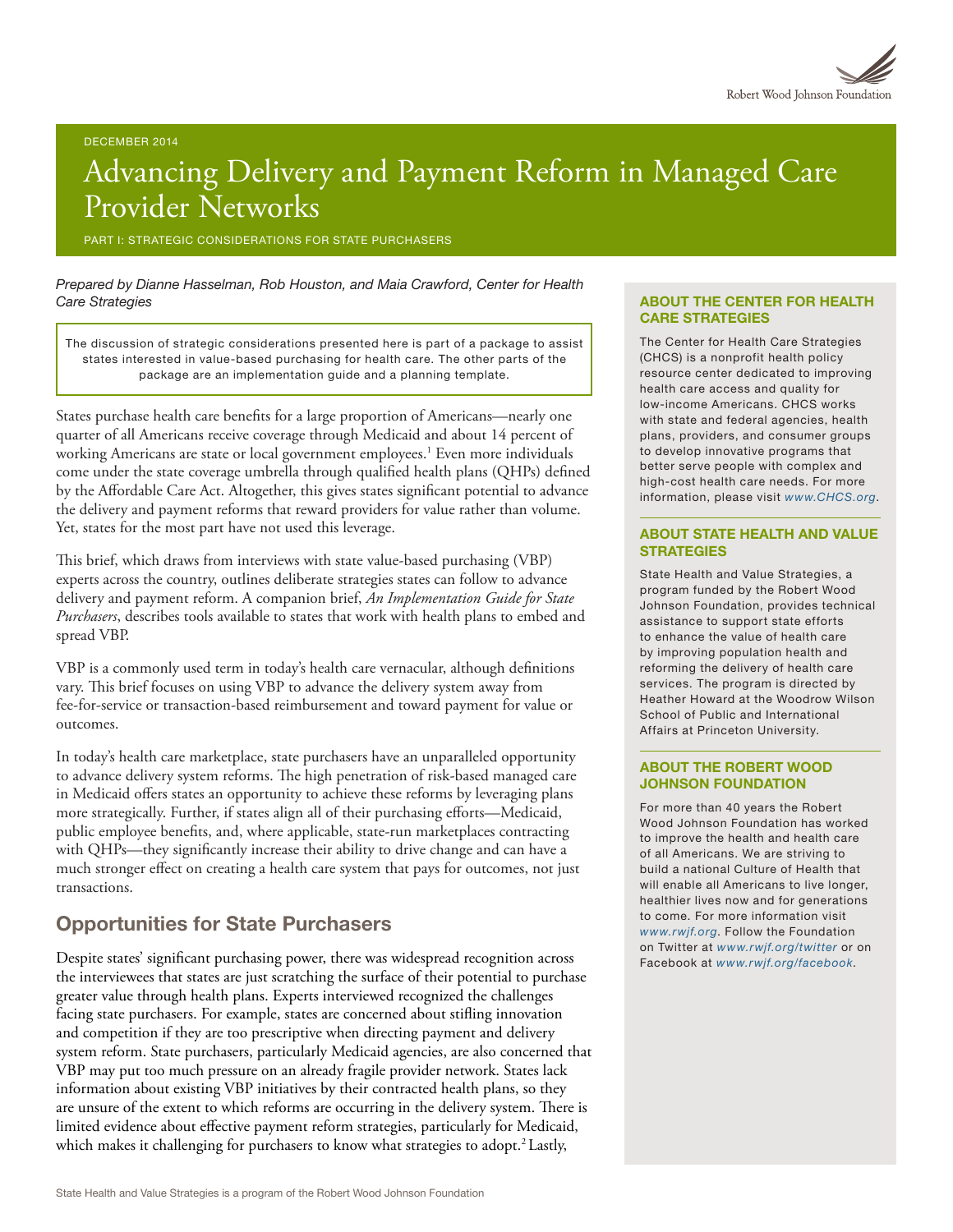limitations of data and data analytics capabilities are obstacles as access to both is imperative for a successful VBP initiative.

Despite these barriers, states have many opportunities to actively promote delivery and payment reform because of the unique role they play as purchasers.

- § **States have significant purchasing power.** States purchase health care for Medicaid beneficiaries and public employees, and some also purchase health care for individuals enrolled in QHPs. One interviewee noted that when he considered his state's involvement in these three areas, he realized the state had a hand in buying insurance for nearly half of the state's residents. "Provider communities can't ignore us, especially if we align across all public programs," he noted.
- § **State mandates can provide "cover" to plans.** Delivery and payment reform requires difficult cultural, administrative, and financial changes by providers, leaving some wary about change. Health plans may be uncomfortable imposing reforms as providers could leave one health plan network for another. Furthermore, if a plan is achieving its expected margin, there is little incentive to "rock the boat" by adopting new payment strategies. While some national plans recognize the value in promoting outcome-based payment reforms in their provider networks, they are not in the majority. A state-directed delivery and payment reform program may be necessary to set a systemwide agenda applicable to all plans and networks.
- § **States can help create consistency across delivery system reform initiatives to reduce provider burden and create economies of scale.** One expert noted that plan-driven reforms are happening in a "very fragmented and organic way" with no centralized process. States can drive greater alignment in relevant areas, including quality improvement initiatives, performance measure sets, incentive structures, and reporting requirements. This will help reduce unnecessary fragmentation and administrative costs for providers.
- § **States can serve as conveners, even if they are not a neutral third party.** The state purchaser can convene otherwise competing organizations and lead conversations regarding new roles, responsibilities, and cross-plan collaboration. However, because the state serves as both purchaser and regulator, it is not a completely neutral convener.
- § **Government has a strong track record of driving positive delivery system change.** Experts interviewed pointed to Medicare's involvement in promoting electronic health records, instituting non-payment for medical errors, and purchasing greater value from hospitals as examples of government using its authority to create large-scale, systemwide change.

# Recommendations for Developing a Long-Term Value-Based Purchasing Strategy for Health Plans

Experts interviewed emphasized that states should use their purchasing power to drive delivery and payment reforms through their health plan contracts. The following were recommended approaches:

- **1. Conduct an environmental scan to understand what VBP initiatives already exist.** A scan would catalog existing efforts to advance integrated care models and payment modernization. It would also determine the extent of the efforts, how long they have been in effect, the impact to date on quality and cost, and plans for future efforts. The environmental scan should include:
	- *• Medicare:* Experts underscored the opportunity for state purchasers to follow the example set by Medicare around VBP. "If Medicare has already created the precedent, plans and providers will more readily adopt the same change for other purchasers," one expert noted.
	- *• Health Plans:* The state can request VBP information from health plans when requesting proposals, during contract negotiation or renewal discussions, or in the regular course of business. States can use tools that are already available, such as tools developed by the *Center for Improving Value in Health Care3* or *Catalyst for*  Payment Reform<sup>4</sup>, or develop their own tool.
	- *• Employers and Commercial Insurers:* Employers and commercial insurers have adopted many VBP innovations including non-payment for hospitalacquired conditions, medical homes, and bundled payments. Many employers offer tiered provider networks that create incentives for employees to choose to receive care from high-value providers as well as strategies for incenting healthy behaviors and choices. Although not payment and delivery system reform strategies, employee-facing initiatives are important complements, which might be transferrable to Medicaid populations or public employees.
	- *• Integrated Delivery Systems and Providers:* Many integrated delivery systems and large provider groups are creating accountable care organizations and accepting greater accountability for the quality and cost of a defined patient population.
	- *• Other State Agencies:* State purchasers can survey other state agencies, such as the governor's office, the department of public health, and the department of insurance, to identify health care reform priorities.

States concerned with limited staff resources can look to external partners to help conduct this environmental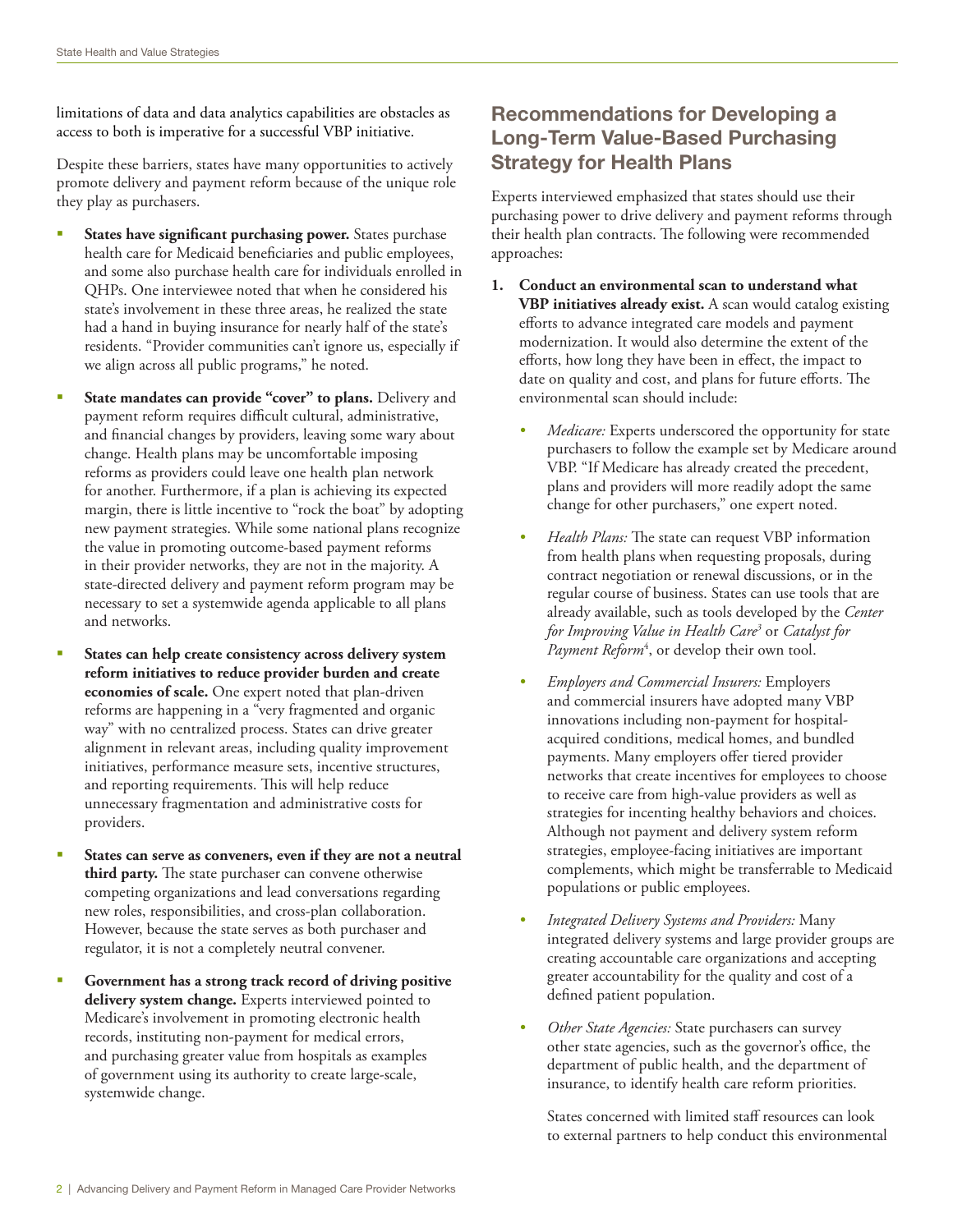scan, including regional health improvement coalitions, local business coalitions, universities, or external quality review organizations.

- **2. Address gaps identified in the VBP environmental scan.**  States can discuss existing gaps in the environmental scan with other stakeholders (e.g., purchasers, payers, providers) and determine whether the potential return on investment warrants further exploration. On one hand, it can be easier for a state to advance a VBP strategy when plans do not have existing initiatives that need to be aligned or coordinated with the state's new initiative. On the other hand, there may be good reason for an existing gap, for instance, the region or market will not support changes to the existing delivery or reimbursement methodology. The state can also identify barriers to accelerating VBP at the plan or provider level. These might include limited staff expertise, concern about potential revenue reductions, lack of data and tools needed to make changes, and other reasons.
- **3. Align VBP strategy with national efforts and/or the state's larger vision.** State purchasers and their health plans can align with Medicare VBP initiatives. For health plans that already have a Medicare product, alignment will be easier to achieve. To the extent that the state has developed an overall vision for health care transformation, Medicaid or other state purchasers should adopt similar goals for the managed care delivery system. States that received a State Innovation Model grant will have a broad vision for health system transformation that can serve as a useful starting place for designing a managed care reform strategy.
- **4. Drive VBP alignment across health plans when it does not detract from innovation.** A state could drive its plans toward greater consistency with other purchasers and payers, in an effort to communicate a consistent message to providers about priorities and strategies. Providers must be confident that they will have the critical mass of patients to invest in a new delivery approach, and a multipayer VBP initiative can offer that volume of covered lives. States can also help establish a forum to drive VBP alignment where feasible. Potential areas of alignment include:
	- VBP principles;
	- Performance/outcomes measures<sup>5</sup> and reporting methodologies;
	- Data analytics and data-sharing requirements;
	- Consistent payment and/or incentive approaches;
	- Procurement and contracting approaches; and
	- Infrastructure and resources to support providers in transformation.
- **5. Prioritize strategies that will produce savings and a positive return on investment.** State purchasers for public employees and retirees are typically self-insured, so savings generated through VBP strategies are accrued by the state. Because of this, one expert observed that states should "let plans go where the money is," such as super-utilizer and complex care management programs. This would be regarded as a win-win strategy because these programs will generate a positive return on investment for plans as well as cost savings for the state. Of course, the focus on short-term return on investment has to be balanced with other compelling, longerterm investments in policies like promoting prevention.
- **6. Consider how VBP will affect health plan margins.** The willingness of health plans to invest in a VBP initiative may be related to the adequacy of capitation rates. For example, if the Medicaid agency is requiring plans to work with their provider networks to adopt new delivery and payment methodologies, each plan must invest in network staff and data analytics. Plans want to be sure that they will recoup these investments. Health plans also will be concerned about potentially shrinking margins as the cost trend bends and impacts capitation rates. As an interim step, some states are considering gain-sharing arrangements with plans because plans may be more willing to invest in reducing the rate of cost growth if they are able to share in the savings.
- **7. Consider the local marketplace.** States should consider delivery and payment reform strategies that reflect the unique aspects of each marketplace. States' strategies for engaging health plans should recognize the status of primary care in the region, the type of health plan (e.g., small, large, Medicaid-only, single market, national), plan resources and capacity for implementing reforms within networks (e.g., staff, data analytics, medical management), and the impact that initiatives might have on plans. For example, small Medicaid-only plans may have fewer resources for provider engagement and data analytics than larger national plans.
- **8. Design or require strategies that will set up providers for success.** VBP shifts accountability, risk, and reward closer to the point of care. However, as one expert stated, "Providers really don't know the risk business, so states and plans must focus first on investments that build capacity and infrastructure." Examples of infrastructure investment include care management support, data analytics and information sharing, and relationship building with nontraditional providers. It is also important to share financial rewards for delivery improvements with individual providers. One expert noted that if the incentive payment "makes its way to the practicing provider, as opposed to stopping at the level of the practice, the provider can see the fruits of his labor." This expert recommended that the state develop a process—attestation from the health plan, a survey of providers, or a report of provider incentive payments—for following the incentive payment.